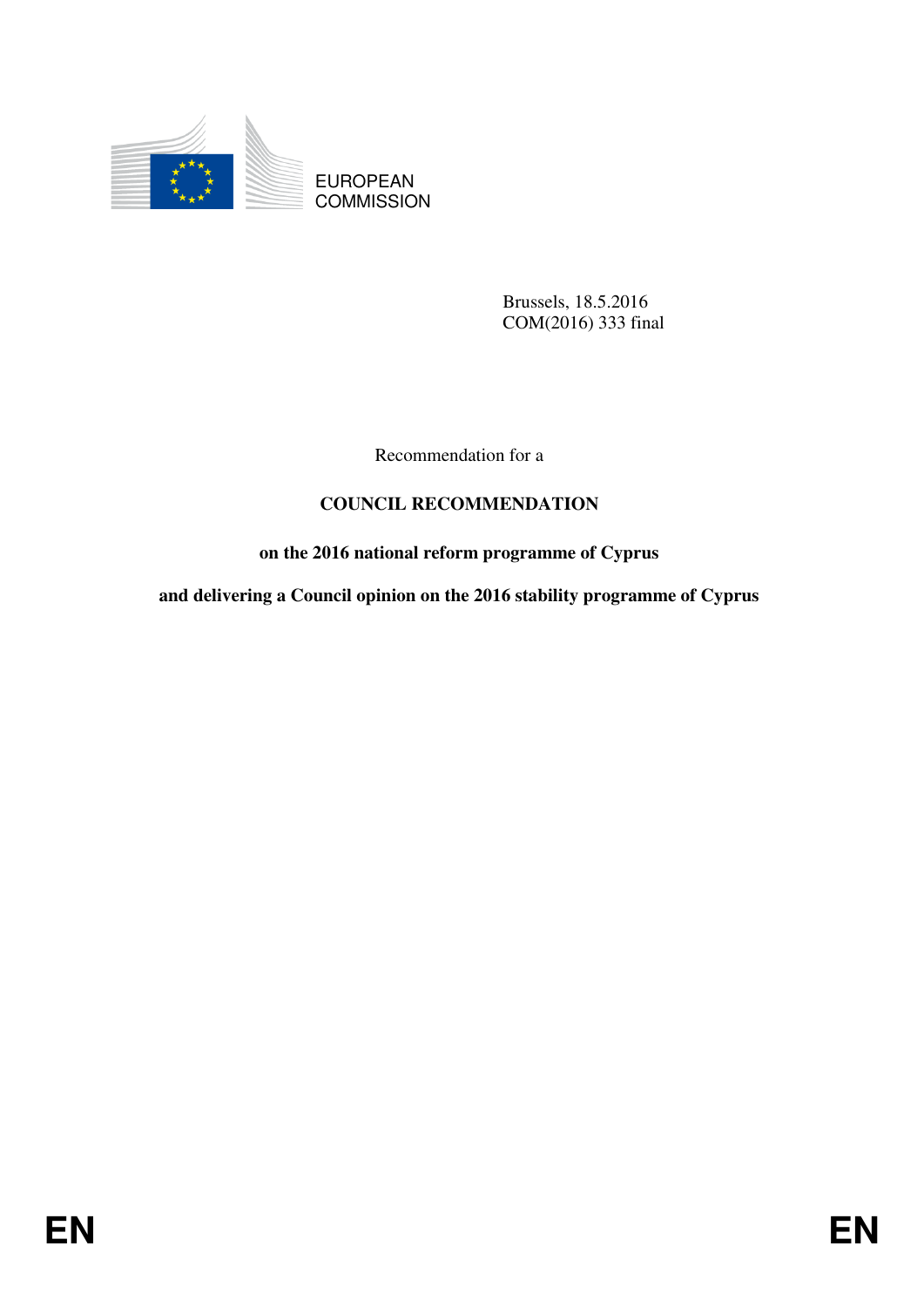Recommendation for a

## **COUNCIL RECOMMENDATION**

## **on the 2016 national reform programme of Cyprus**

#### **and delivering a Council opinion on the 2016 stability programme of Cyprus**

#### THE COUNCIL OF THE EUROPEAN UNION,

Having regard to the Treaty on the Functioning of the European Union, and in particular Articles 121(2) and 148(4) thereof,

Having regard to Council Regulation (EC) No 1466/97 of 7 July 1997 on the strengthening of the surveillance of budgetary positions and the surveillance and coordination of economic policies<sup>1</sup>, and in particular Article 5(2) thereof,

Having regard to Regulation (EU) No 1176/2011 of the European Parliament and of the Council of 16 November 2011 on the prevention and correction of macroeconomic imbalances<sup>2</sup>, and in particular Article  $6(1)$  thereof,

Having regard to the recommendation of the European Commission<sup>3</sup>,

Having regard to the resolutions of the European Parliament<sup>4</sup>,

Having regard to the conclusions of the European Council,

Having regard to the opinion of the Employment Committee,

Having regard to the opinion of the Economic and Financial Committee,

Having regard to the opinion of the Social Protection Committee,

Having regard to the opinion of the Economic Policy Committee,

Whereas:

(1) Cyprus was subject to a macroeconomic adjustment programme until 31 March 2016 in line with Article 1(2) of Council Implementing Decision 2013/463/EU<sup>5</sup>. Under Article 12 of Regulation (EU) No 472/2013 of the European Parliament and of the Council<sup>6</sup>, Cyprus was exempt from the monitoring and assessment of the European

 $\frac{1}{1}$ OJ L 209, 2.8.1997, p. 1.

<sup>2</sup> OJ L 306, 23.11.2011, p. 25. 3

 $\frac{3}{4}$  COM(2016) XXX.

XXX.

<sup>5</sup> Council Implementing Decision 2013/463/EU of 13 September 2013 on approving the macroeconomic adjustment programme for Cyprus and repealing Decision 2013/236/EU (OJ L 250, 20.9.2013, p. 40). 6

Regulation (EU) No 472/2013 of the European Parliament and of the Council of 21 May 2013 on the strengthening of economic and budgetary surveillance of Member States in the euro area experiencing or threatened with serious difficulties with respect to their financial stability (OJ L 140, 27.5.2013, p. 1).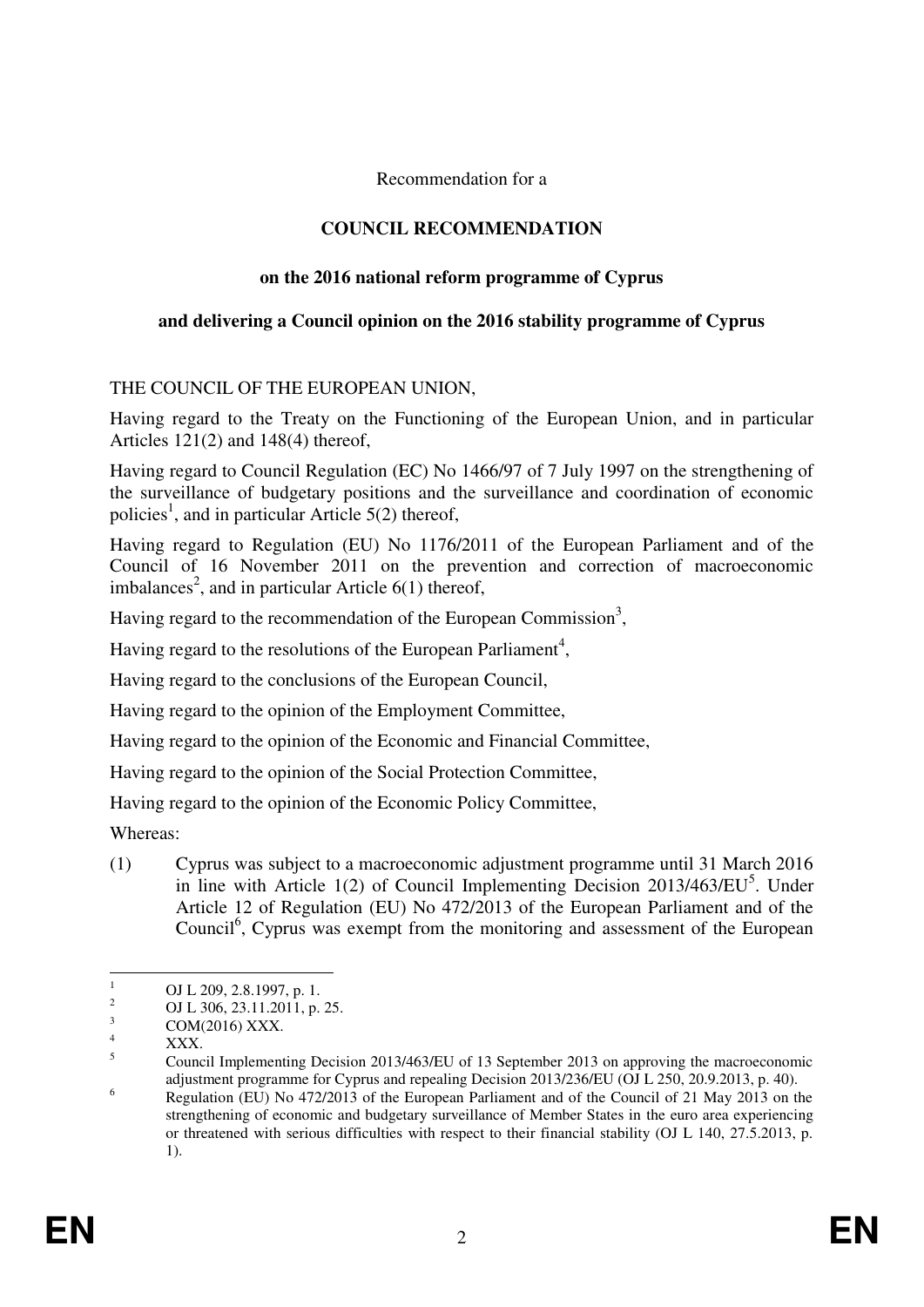Semester for economic policy coordination for the duration of the programme. Having exited the programme, Cyprus is now fully re-integrated into the European Semester.

- (2) On 26 November 2015, the Commission adopted the Annual Growth Survey<sup>7</sup>, marking the start of the 2016 European Semester of economic policy coordination. The priorities of the Annual Growth Survey were endorsed by the European Council on 17-18 March 2016. On 26 November 2015, on the basis of Regulation (EU) No 1176/2011, the Commission adopted the Alert Mechanism Report<sup>8</sup>, in which it indicated that the situation of Cyprus will be assessed in the context of the macroeconomic imbalances procedure after the conclusion of the macroeconomic adjustment programme. On the same day, the Commission also adopted a recommendation for a Council recommendation on the economic policy of the euro area<sup>9</sup>. This recommendation was endorsed by the European Council on 18-19 February 2016 and adopted by the Council on 8 March 2016. As a country whose currency is the euro and in view of the close interlinkages between the economies in the economic and monetary union, Cyprus should ensure the full and timely implementation of the recommendation.
- (3) The 2016 country report for Cyprus<sup>10</sup> was published on 7 April 2016. It assessed Cyprus' economic and social situation and challenges following its exit from the macroeconomic adjustment programme on 31 March 2016, and Cyprus' progress towards its national Europe 2020 targets. It also included the in-depth review under Article 5 of Regulation (EU) No 1176/2011. On 7 April 2016, the Commission presented the results of the in-depth review. <sup>11</sup> The Commission's analysis leads it to conclude that Cyprus is experiencing excessive macroeconomic imbalances. In particular, it is essential that it tackles the large stock of imbalances in the form of private, public and external debt overhang, and the high level of non-performing loans.
- (4) On 28 April 2016, Cyprus submitted its 2016 national reform programme, and on 13 May 2016, after the deadline, its 2016 stability programme. To take account of their interlinkages, the two programmes have been assessed at the same time.
- (5) Relevant country-specific recommendations have been addressed in the programming of the European Structural and Investment Funds for the 2014-2020 period. As foreseen in Article 23 of Regulation (EU) No 1303/2013, where it is necessary to support the implementation of relevant Council recommendations, the Commission may request a Member State to review and propose amendments to its Partnership Agreement and relevant programmes. The Commission has provided further details on how it would make use of this provision in guidelines on the application of the measures linking effectiveness of the European Structural and Investment Funds to sound economic governance $^{12}$ .
- (6) [Following the abrogation of the excessive deficit procedure, Cyprus is in the preventive arm of the Stability and Growth Pact and subject to the transitional debt

 $\frac{1}{7}$ COM(2015) 690 final.

<sup>8</sup> COM(2015) 691 final.

 $\alpha$ <sup>9</sup> COM(2015) 692 final.<br><sup>10</sup> SWD(2016) 120 final

<sup>&</sup>lt;sup>10</sup> SWD(2016) 120 final.<br>
COM(2016) 05 final.

<sup>&</sup>lt;sup>11</sup> COM(2016) 95 final.

COM(2014) 494 final.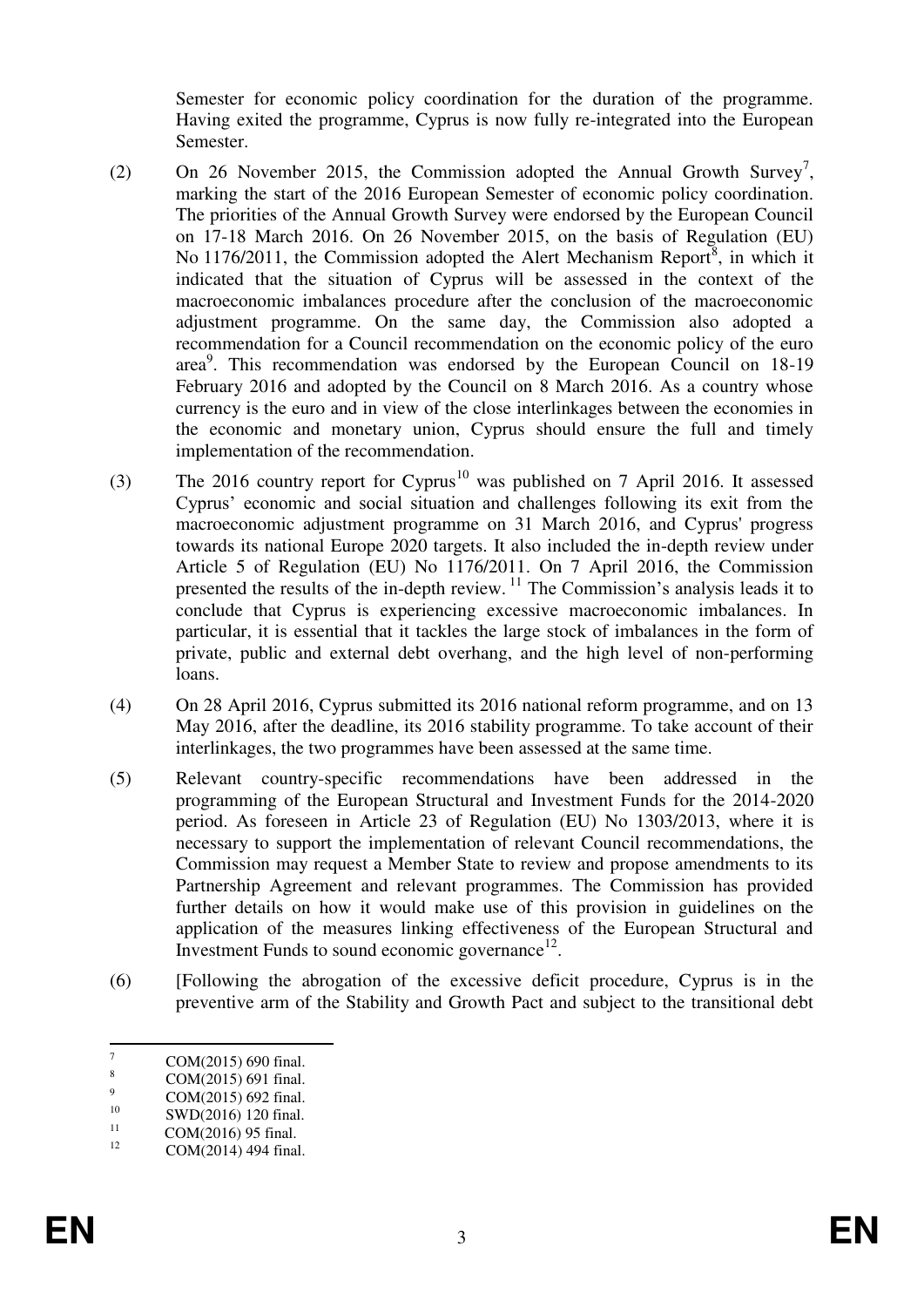rule.] Based on the Commission 2016 spring forecast, the medium-term budgetary objective is expected to be met in 2016. However, under unchanged policies, there is a risk of some deviation from the medium-term budgetary objective in 2017. Cyprus' structural balance is projected to deteriorate more than what is allowed under the transitional debt rule. Based on its assessment of the stability programme and taking into account the Commission 2016 spring forecast, the Council is of the opinion that there is a risk that Cyprus will not comply with the provisions of the Stability and Growth Pact. Therefore, further measures will be needed to ensure compliance in 2017.

- (7) Cyprus has implemented important fiscal-structural reforms under its macroeconomic adjustment programme. Certain pieces of secondary legislation have still to be adopted as regards the procedures for budget preparation, requirements for within-year budgetary adjustments and the responsibilities of commitment control officers. The public sector is still characterised by inefficiencies. In particular, the public administration is marked by one of the highest wage bills (as a percentage of GDP) in the euro area, while efficiency indicators remain average and can be traced to the lack of mobility and performance incentives. State-provided utilities (telecommunications, energy) are marked by high prices and are still relatively shielded from competition. Under the programme, Cyprus has committed itself to adopting a binding mechanism for limiting wage increases for public employees as a means of guaranteeing the long-term sustainability of public finances. While the draft law has been prepared and submitted to the House of Representatives, it is still awaiting adoption. Under the programme, a horizontal reform of the public administration, a reform plan of local governments and a new law on the governance of state-owned entities have been put forward to improve the efficiency of the public sector, but have not yet been adopted.
- (8) Private sector debt in Cyprus remains excessive. While the reformed foreclosure and insolvency frameworks constitute an important step towards balancing the rights of borrowers and creditors, there is scope for improving their efficiency and extending their use. A number of deficiencies in the functioning of these frameworks hamper putting private debt on a sustainable downward path and a faster reduction of nonperforming loans. This also weighs on the capacity to offer second opportunities to entrepreneurs. A number of deficiencies also remain in the functioning of private sector debt restructuring solutions. Furthermore, the adoption of all necessary regulations and rules of Court is important for the effective implementation of the insolvency legislation. To be fully operational, the Insolvency Service needs appropriate staffing, IT infrastructure and a sufficient number of properly trained and licensed insolvency practitioners. Furthermore, reliable and swift systems for the issuance and transfer of title deeds are crucial to avoid backlogs and to provide purchasers with safeguards, ensuring the proper determining of property rights and contributing to the return of confidence in the housing market.
- (9) Cyprus also faces critical challenges as regards the functioning of the judicial system. Inefficient court procedures and limited capacity lead to significant delays in processing court cases, which hamper the functioning of the foreclosure and insolvency framework and weaken the business environment in general. In the absence of a reform of the civil procedure law, the processing and enforcement of court decisions and the reduction of backlogs remain slow.
- (10) Significant progress has been made under the programme to restructure and restore confidence in the Cypriot financial system. However, Cyprus still faces the challenge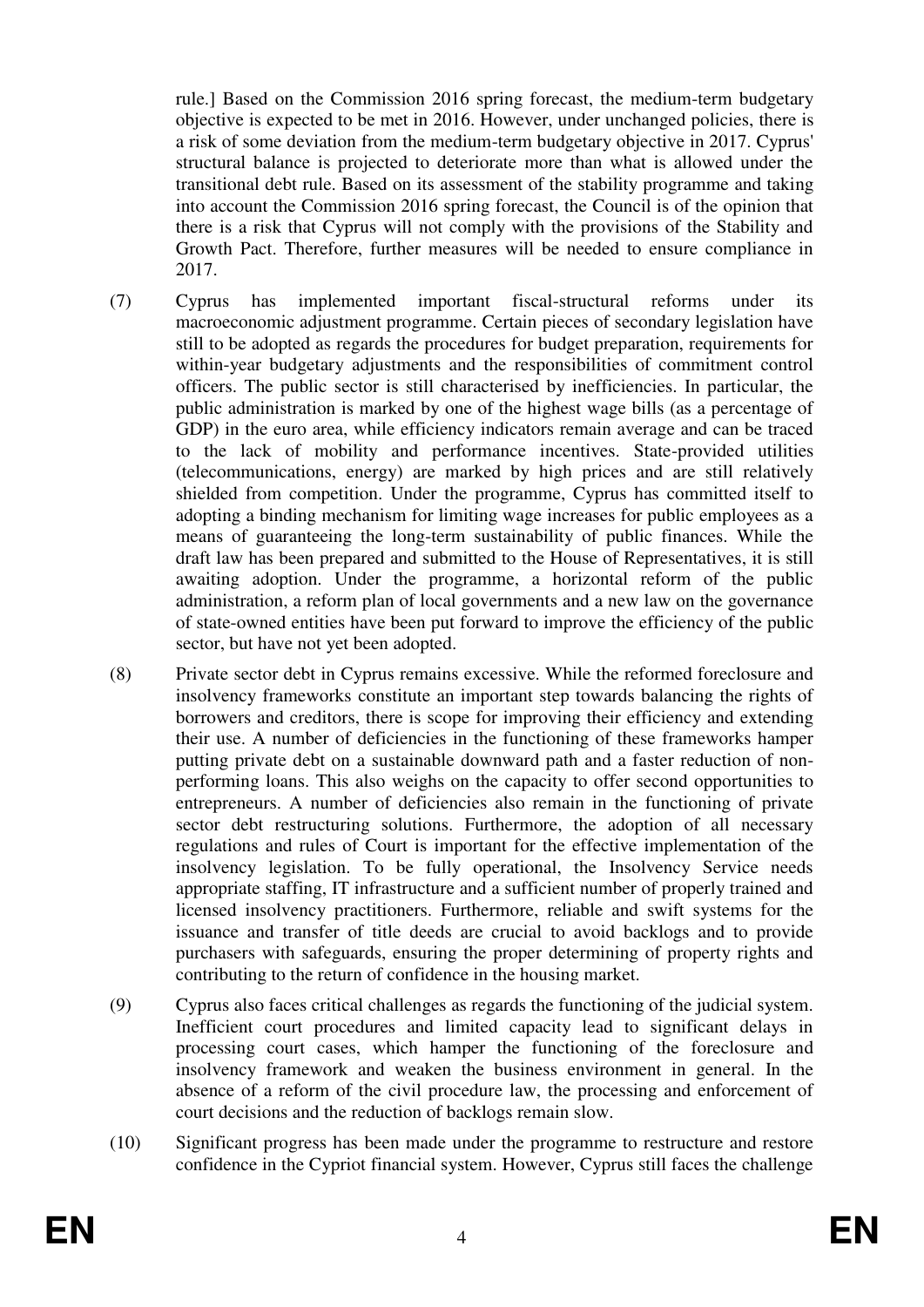of restoring normal lending to the economy and reducing non-performing loans, which stand at around 55% of total loans to households and non-financial corporations. High corporate debt makes businesses less competitive and weighs on their capacity to invest and grow. Banks' efforts to restructure the debt of viable borrowers have not yet shown tangible results, while the provisioning of their nonperforming exposure remains relatively moderate. Weaknesses in contract enforcement and the repayment discipline weigh on the capacity to tackle strategic defaults and to stem the formation of non-performing loans. Banks also have limited access to information on borrowers' income and assets, despite the creation of the credit registry.

- (11) Cyprus has come a long way in steering the economy out of recession, but investment remains low and the growth potential of the economy is subdued. Under the programme, Cyprus adopted an action plan for growth, which was aimed at improving competition, enhancing incentives to innovation and facilitating investment by creating a more transparent and efficient environment for conducting business and easing licensing and permit procedures. The implementation of the privatisation plan and the strengthening of national regulatory authorities aim at attracting productivity-enhancing foreign investment. Start-ups and SMEs currently have very limited options for access to finance, amid tight bank credit conditions and the lack of alternative sources of financing. Access to finance is also hampered by a lack of coordination in the management of EU instruments such as the European Structural and Investment Funds, the European Fund for Strategic Investments and EU competitive programmes.
- (12) The labour market started recovering in 2015, but unemployment remains high. In particular, youth and long-term unemployment are a source of concern. Some measures have been taken in the areas of active labour market policies and public employment services. However, the latter still lack the capacity to meet demand, to deliver quality job-search assistance and counselling and to reach out to the nonregistered unemployed. Plans to strengthen the administrative capacity of the public employment services, including specialisation of and an increase in the number of counsellors directly serving customers' needs, have been delayed. The effectiveness of active labour market policies is limited by the lack of effective monitoring of the quality of current programmes.
- (13) Participation of young people in vocational education and training remains low and is characterised by a lack of employer engagement in the education of students. However, measures are currently being implemented, in line with the strategy on vocational education and training.
- (14) Cyprus lacks universal healthcare coverage and its healthcare system fails to provide adequate and effective access to care. With low public funding for healthcare, unmet needs – due to cost as well as out-of-pocket payments – are significantly higher than in other EU countries. There is scope for improving efficiency in the use of resources. More autonomy for public hospitals and the creation of a national health system are among the measures that have been considered relevant, but not yet adopted, to improve the adequacy and cost-effectiveness of the Cypriot health system.
- (15) In the context of the European Semester, the Commission has carried out a comprehensive analysis of Cyprus's economic policy and published it in the 2016 country report. It has also assessed the stability programme and the national reform